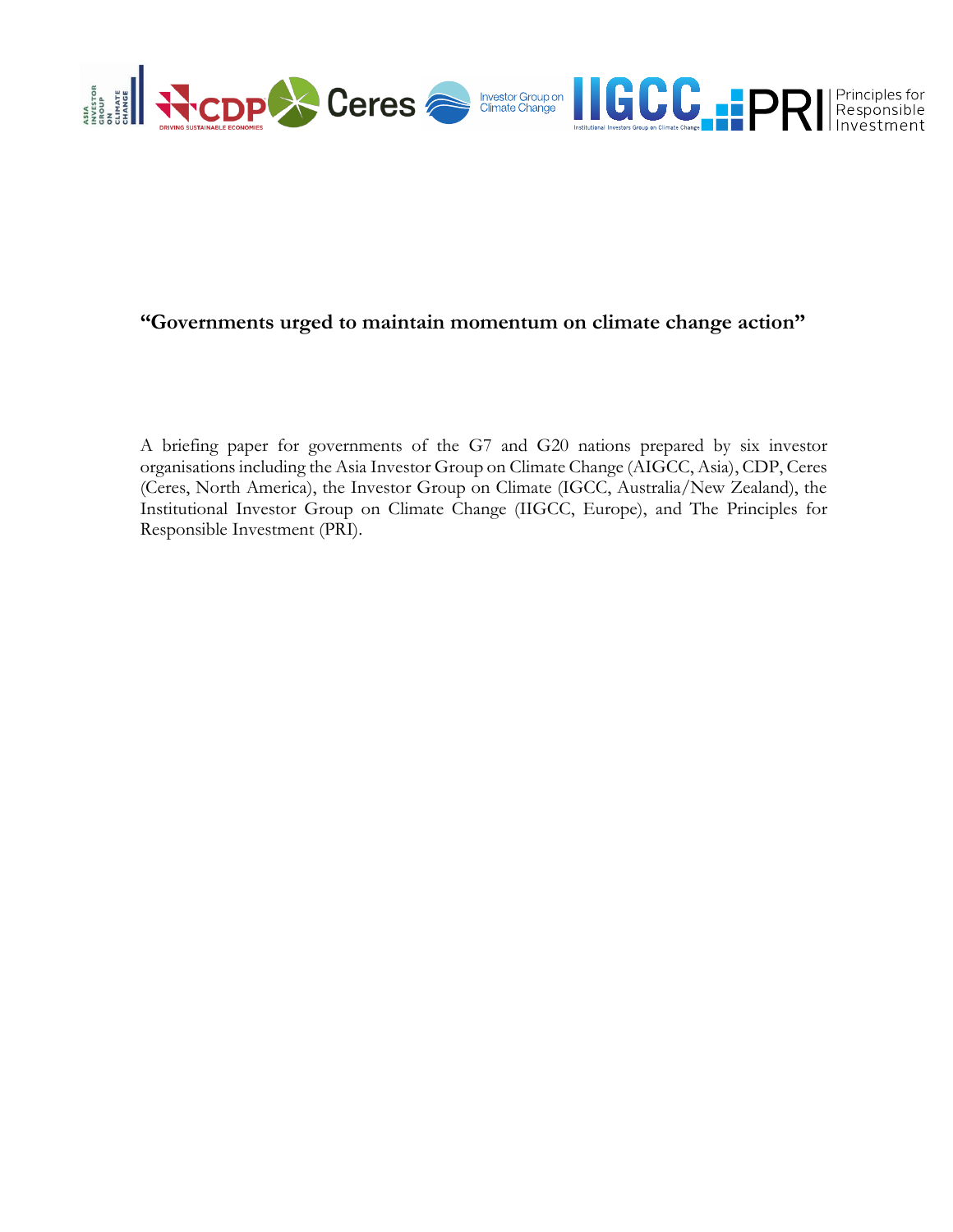# **Executive Summary**

Institutional investors are key actors in combating climate change. They are exposed to climaterelated investment risks and opportunities and manage a large pool of capital that can provide the trillions of dollars required to finance the transition to a low carbon economy. As such, investors welcome the opportunity to work with governments of the G7 and G20 nations to accelerate this transition process and create the right incentives for private sector capital flows.

This briefing paper aims to provide constructive feedback to governments on the steps that investors believe are critical for ensuring an economically efficient and effective pathway forward across the developing and developed nations. It focuses on three major areas of work: 1) continuing to support and implement the Paris Agreement, 2) driving investment into the low carbon transition and 3) implementing climate-related financial reporting frameworks.

The paper sets out the position and recommendations from six investor organisations including the Asia Investor Group on Climate Change (AIGCC, Asia), CDP, the Investor Group on Climate (IGCC, Australia/New Zealand), the Institutional Investor Group on Climate Change (IIGCC, Europe), Ceres Investor Network on Climate Risk (INCR, North America), and The Principles for Responsible Investment (PRI). These groups represent hundreds of investors worldwide with trillions of dollars in assets under management.

# **Key Recommendations**

Investors welcome the inclusion of climate change and the advancement of sustainable energy supply and energy efficiency as priority areas for the 2017 G20 Summit under the German Presidency. Investors also welcome the G20's goal to foster "a secure, economically efficient and greenhouse gas (GHG) neutral energy supply accessible to everyone"<sup>1</sup> and believe that the investment community must contribute positively to the G20's implementation of appropriate frameworks and incentives to encourage investment that will support this outcome. Investors call on global leaders to:

**Continue to support and implement the Paris Agreement**, including the need to: ■ Ratify the Paris Agreement, and where already ratified, continue to support the Paris Agreement ■ Submit nationally-determined contributions (NDCs) in 2017 ■ Implement and strengthen future NDCs ■ Develop 2050 climate plans in 2017 ■ Communicate annual progress out to 2050.

**Drive investment into the low carbon transition**, through making commitments to: ■ Support a doubling of global investment in low carbon assets in developed and developing countries by 2020 ■ Include carbon pricing in climate-energy action plans ■ Agree on a timetable to phase out fossil fuel subsidies ■ Prioritise and implement climate-energy action plans and align policies in 2017 ■ Implement the recommendations of the G20 Green Finance Synthesis Report.

**Implement climate-related financial reporting frameworks**. To this end, investors urge global leaders to: ■ Clarify the mandate of national financial regulators to evaluate and require disclosure of material climate-related financial information ■ Request that the international financial standard setting bodies respond to the Financial Stability Board Task Force on Climate-related Financial Disclosures recommendations ■ Prioritise knowledge sharing on scenario analysis and transition planning.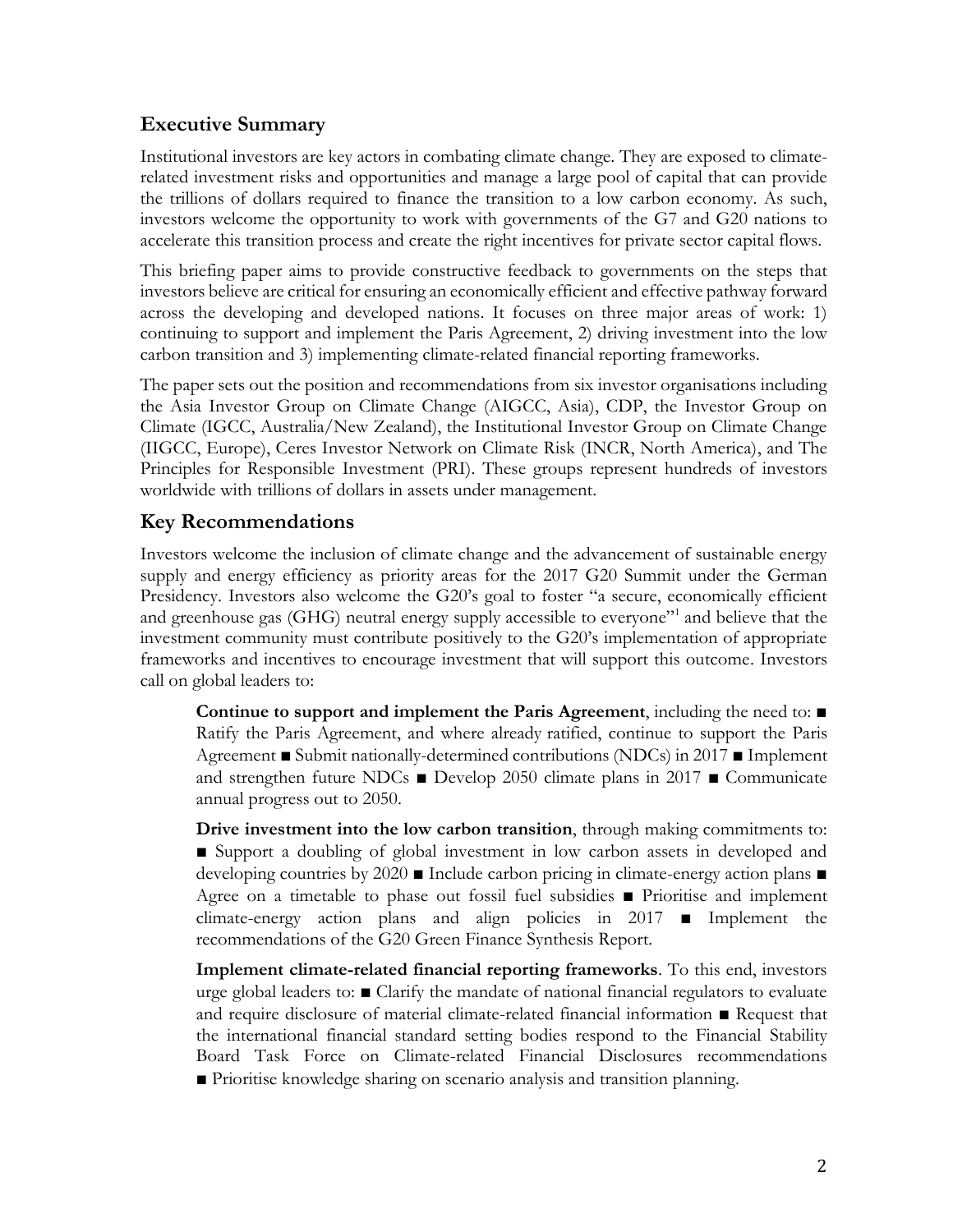# **1. Continue to support and implement the Paris Agreement**

Once the Paris Agreement entered into force in November 2016, institutional investors' attention shifted towards the implementation efforts of policy makers and the need to monitor outcomes at the national and international level.

It is now essential for all G20 nations to implement clear and credible plans and policy measures to achieve the nationally-determined contributions (NDCs), and that the outcomes and progress of these be monitored and communicated over time. <sup>2</sup> At the international level, this will provide a sound basis against which to assess the likelihood of achieving the Paris Agreement's goal of "holding the increase in the global average temperature to well below 2°C above pre-industrial levels and to pursue efforts to limit the temperature increase to 1.5 °C above pre-industrial levels." At the national level, it will provide greater visibility for investors about the leaders and laggards and highlight where further effort might be needed.

The implementation of NDCs and the monitoring of outcomes over time are vital for investment planning and long-term decision-making processes. Policy implementation, combined with clear and credible reporting of progress over time, will provide the private sector with greater certainty as to how the policy trajectory is evolving. This will, in turn, affect investors' ability to assess climate-related risks and opportunities, to measure and disclose portfolio exposure to the low carbon transition and to invest in opportunities that will support a low carbon, more energy efficient and climate resilient world across the developed and developing nations.

With that in mind, investors recommend that all global leaders:

- 1. **Ratify the Paris Agreement, and where already ratified, continue to support and implement the Paris Agreement** – Investors welcome the ratification of this agreement and encourage all nations that have not yet ratified to do so as soon as possible<sup>3</sup>. Countries that ratify the Paris Agreement will be better able to attract investment in low carbon solutions, and through this will help accelerate the implementation of this critical agreement.
- 2. **Submit nationally-determined contributions (NDCs) in 2017** Investors applaud the 127 countries that have already submitted their first NDCs and urge all remaining nations to do so in 2017<sup>4</sup>. The NDC process is essential for monitoring the pace of implementation and progress over time. As such, it provides valuable insight for investors on the climate-related policy risks and opportunities at the national and international levels.
- 3. **Implement and strengthen future NDCs** Investors urge all nations that have submitted their first NDC (and those who will shortly) to prioritise their implementation efforts and prepare to strengthen future NDCs to deliver the Paris Agreement's goals. This includes participation in the implementation framework via the UNFCCC process, including the work program and progress tracker initiatives that have been established to monitor and report progress over time.<sup>5</sup>
- 4. **Develop 2050 climate plans in 2017**  Investors welcome the announcement by some nations to publish, or commit to developing a 2050 climate plan. However, many governments have yet to make such a commitment or reveal their 2050 plans. Investors urge all nations that have not already done so to submit 2050 climate plans this year.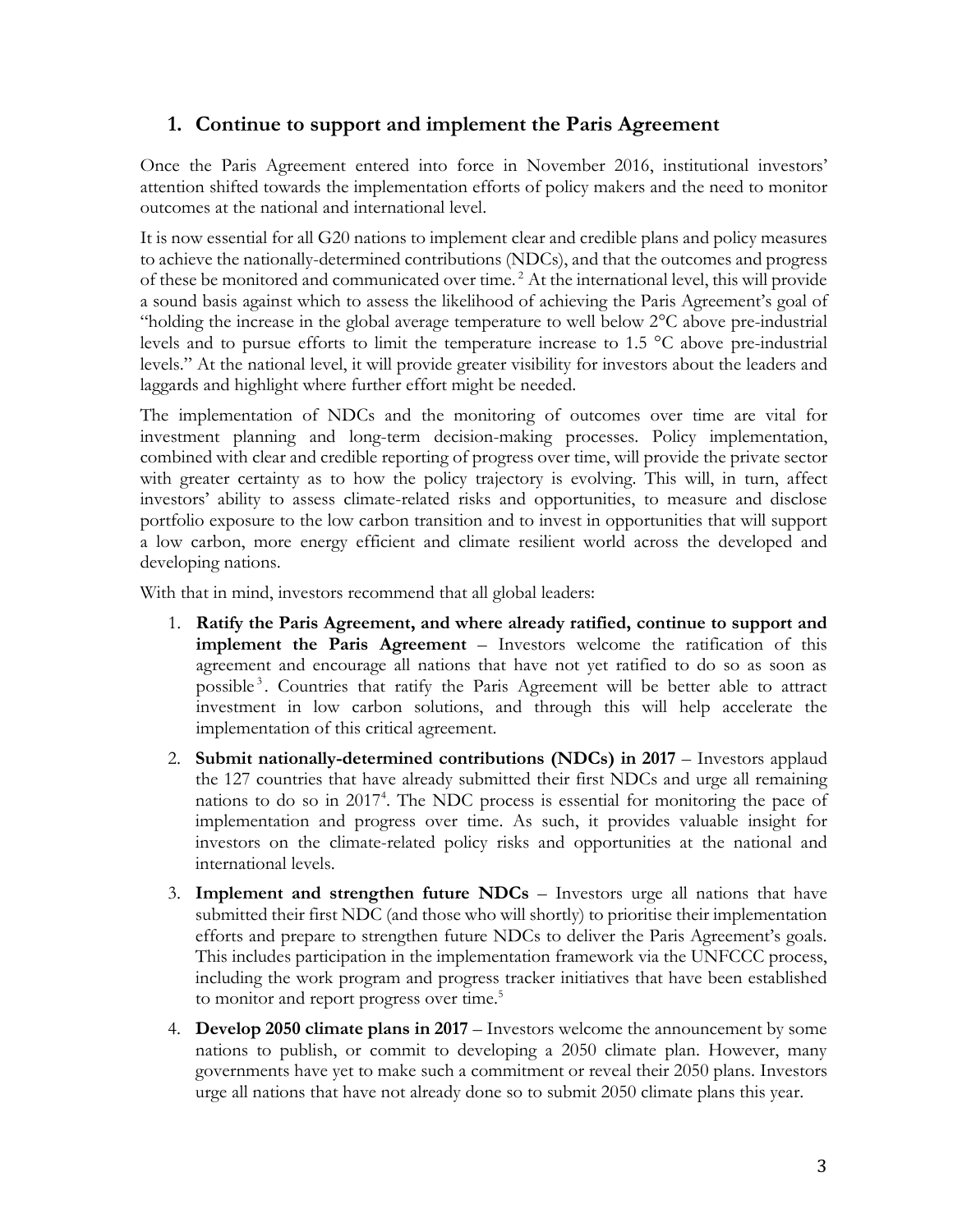- NDCs will be more successful if complemented by longer-term target setting to help ensure companies and investors can prepare for, and support, the low carbon transition process. Institutional investors have very long-term obligations to meet future retirement needs and pay-out liabilities that may run many decades into the future. Furthermore, investors will be better placed to effectively price and invest in long-term assets such as green bonds, private equity, infrastructure, timberland and agriculture that will all provide crucial support for the low carbon transition.
- The 2050 climate plans need to outline a nation's vision for achieving a net zero emissions future. This would, at a minimum, identify what year emissions are expected to peak, the target percentage reduction versus base year, when the economy is expected to reach net zero emissions, how the pathway for the energy mix is expected to evolve, the projected pathway of emissions at the sector level (including the impact on the energy, buildings, industry, transport, agriculture, water and waste sectors) and the planned phasing out of high-carbon assets and technologies.
- Investors note there are varying definitions around the end goals that are being used by different nations, including net zero emissions<sup>6</sup> and percentage reduction in emissions versus different base years. Investors call on G20 nations to discuss and agree to a standard set of parameters to improve transparency and assist in the comparability of progress and outcomes over time.
- 5. **Communicate annual progress out to 2050** In addition to the 5 yearly formal reporting processes through the UNFCCC, investors encourage all nations to publicly release annual updates on key climate-related actions and outcomes.
	- Such a review would ideally include, at a minimum, reporting of the trajectory of actual versus targeted GHG emissions from now until 2050. It would also include an update on the effectiveness of different policy measures (to the extent possible), as well as new policies and/or regulations introduced since the last review. Regular updates would provide the private sector with reliable, time critical information about climate-related policy outcomes that would support more robust decision-making and strategic planning<sup>7</sup>.

#### **2. Drive investment into the low carbon transition**

It is widely acknowledged – including by the G7 and G20 nations – that there is a clear and pressing need to scale up financial flows to enable the low carbon transition<sup>8</sup>. Expert analysis illuminates the need for new policies and measures in order to bridge this financing gap at the speed and scale required, even as renewable energy increasingly outcompetes high carbon energy sources around the world.<sup>9</sup>

With more than US\$100 trillion of assets under management within the OECD nations alone<sup>10</sup>, it is clear that institutional investors have a crucial role to play in supporting governments to implement the Paris Agreement in a timely and effective way that facilitates economic growth.

Investors therefore welcome the G20's goal to "foster appropriate political frameworks, financing instruments, and economic incentives for investments in climate-resilient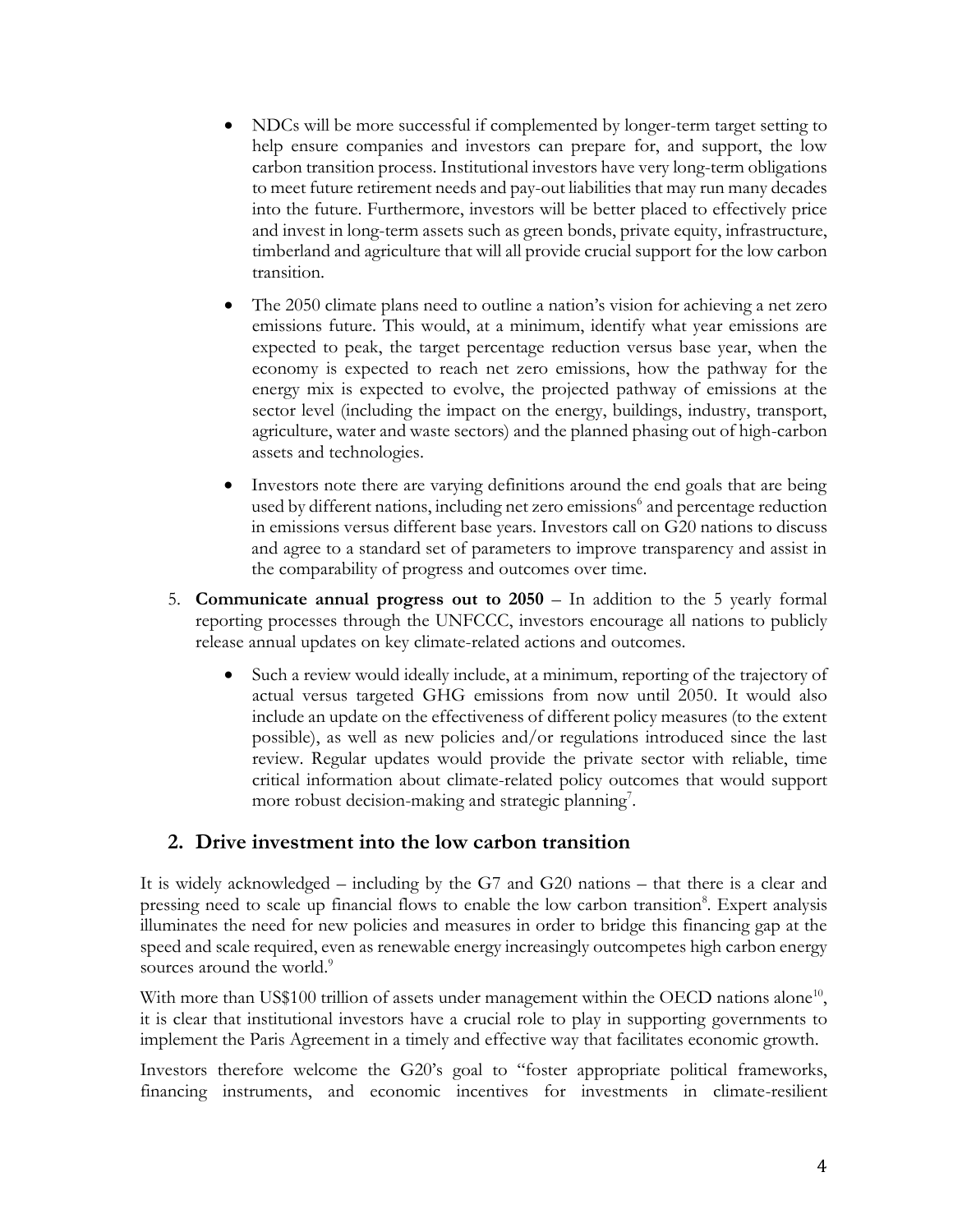infrastructure and to boost technological innovations" as a priority for the 2017 G20 Summit under the German Presidency<sup>11</sup>.

It is imperative that the government policy measures and mechanisms to achieve a nation's NDCs and 2050 goals be focused, targeted and consider any unintended consequences that could undermine the incentives to invest into low carbon, energy efficient opportunities. At its most fundamental level, national policies need "to provide appropriate incentives to invest, be of adequate duration to improve certainty to investors in long-term infrastructure investments and avoid retroactive impact on existing investments."<sup>12</sup>

Against that backdrop, investors encourage G20 leaders to consider the following actions:

- 1. **Support a doubling of global investment in low carbon assets into developed and developing countries by 2020** – Investors encourage G20 leaders to prioritise investment flows into the low carbon sectors of the global economy, including renewable energy and energy efficiency.
	- Institutional investors are willing and ready to work in partnership with policy makers to help attract the investment needed to support the transition to a low carbon economy in a way that will underpin financial stability, resilience and inclusiveness for developed and developing countries.
- 2. **Include carbon pricing in climate-energy action plans**  Investors reiterate the need for governments to provide stable, reliable and economically meaningful carbon pricing that helps redirect investment commensurate with the scale of the climate change challenge. This will level the playing field for low carbon technologies and factor in the costs of GHG externalities. These mechanisms are most effective when supported by complementary mechanisms such as public procurement measures, regulations, energy targets, carbon performance and energy efficiency standards.<sup>13</sup>
	- To ensure that carbon pricing assumptions are as representative as possible of the true cost of carbon – and in alignment with the policy trajectory of G20 leaders now and into the future – investors urge governments to commit to include carbon pricing in their climate-energy action plans, if they have not already done so. In this regard, investors encourage G20 leaders to support the work undertaken by the World Bank through the Carbon Pricing Leadership Coalition.
	- Investors welcome the news that many nations are moving forward with carbon pricing programs. <sup>14</sup> Investors encourage those countries that have not implemented some form of carbon pricing to do so promptly as part of their climate-energy action plans.
	- Investors encourage those nations that already have carbon pricing systems in place to continue to look for ways to increase their ambition and improve the effectiveness of these systems in pricing the true cost of carbon as a negative externality.<sup>15</sup> Recent efforts by some countries to move towards linking their pricing systems are welcome – international cooperation can make NDCs significantly cheaper to implement.<sup>16</sup>
- 3. **Agree on a timetable for phasing out fossil fuel subsidies** In some countries, the continued reliance on fossil fuels and the subsidies that underpin these industries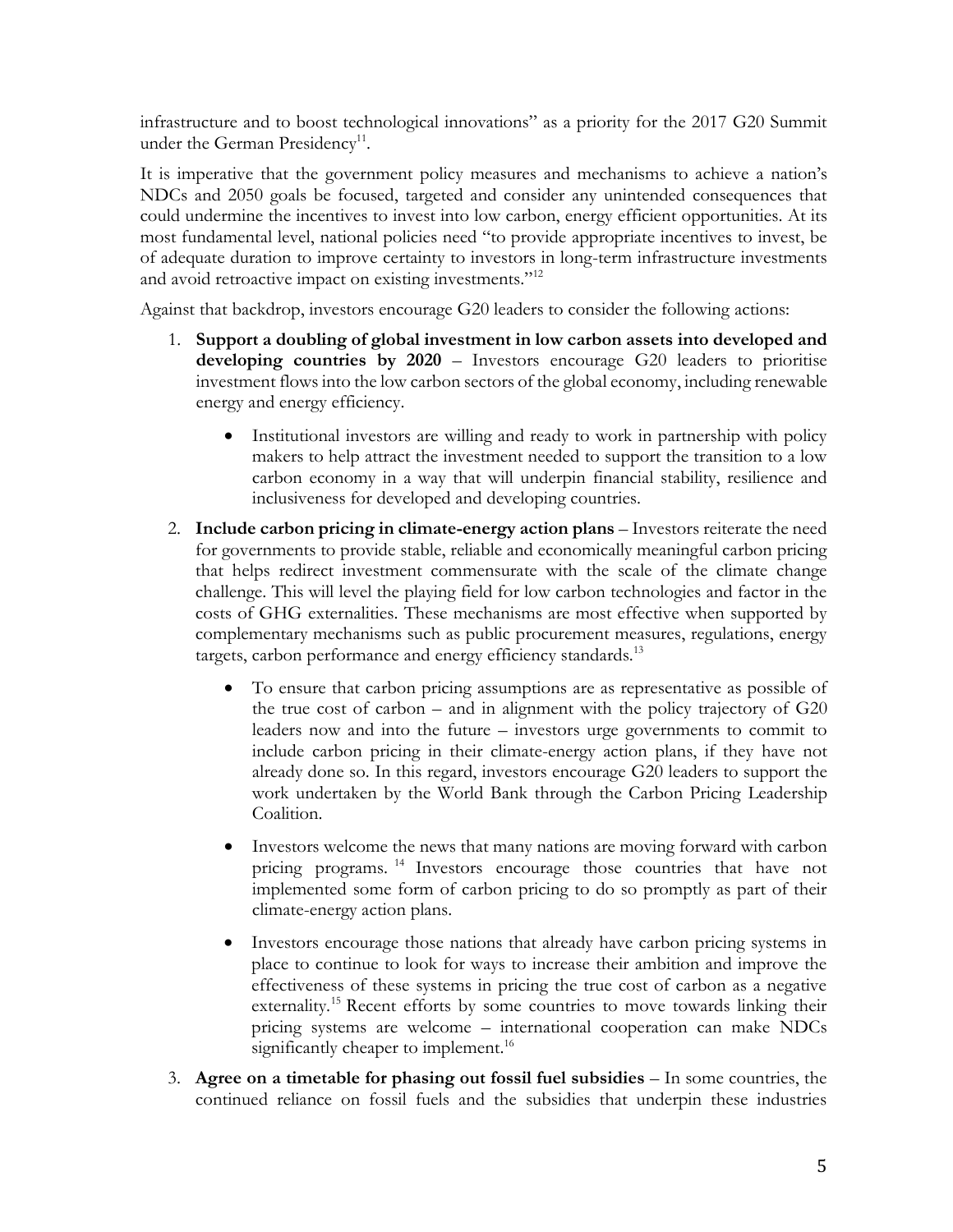perpetuate a lack of investment in areas such as renewable energy, energy efficiency and grid infrastructure that would support the low carbon transition process.

- Investors request that governments set a clear timeline for the phase-out of all fossil fuel subsidies by 2020, including a commitment to undertake a fossil fuel subsidy peer review by the end of  $2018^{17}$ .
- 4. **Prioritise and implement climate-energy action plans and align policies in 2017**  Investors urge and reaffirm the need for all nations to develop national climate-energy action plans to foster policy alignment to support the mobilisation of capital required. In particular, investors reiterate their support for the G20 Green Finance Synthesis Report recommendations and the need for countries to provide clearer environmental and economic policy signals to accelerate the transition to a low carbon economy.<sup>18</sup>
	- Investors encourage governments to explore ways to better align the climateenergy related policy goals and mechanisms with other priorities such as the implementation of the Sustainable Development Goals (SDGs), infrastructure development plans (including grid investment) and financial regulatory reform efforts to promote greater financial stability and resilience.
	- While some countries are implementing cross-cutting climate-energy frameworks,<sup>19</sup> there is a need for greater alignment and more joined up planning across government mandates including the energy, infrastructure, industry, climate and financial policy setting bodies and agencies. <sup>20</sup> Such alignment would help to provide more consistent signals and incentives for institutional investors to embark on parallel transition planning efforts that would ultimately improve financial resilience and bolster capital flows to towards low carbon opportunities.
- 5. **Implement the recommendations of the G20 Green Finance Synthesis Report** Investors note and applaud the G20 for its recognition of the synthesis report's recommendations and urge  $G20$  nations to implement the recommendations therein<sup>21</sup>.

# **3. Implement climate-related financial reporting frameworks**

One of the essential ingredients for investors to manage the transition to a low carbon economy effectively – that will, in turn, support G20 nations in achieving their goals – is access to reliable, consistent and comparable information about the exposure to climate-related risks and opportunities.22 If climate risks are not fully evaluated and disclosed, ill-informed investment and corporate decisions will continue to drive up the cost of the transition for policy-makers, investors, businesses and – ultimately – for consumers and communities.

To this end, efforts have been underway for some years across a number of jurisdictions to improve the financial reporting standards of listed entities around climate-related risks and opportunities<sup>23</sup>. Some countries and national stock exchanges have adopted mandatory reporting regimes<sup>24</sup> with varying degrees of compliance and success, while others have clarified how climate-related financial disclosure is required under existing legal frameworks. <sup>25</sup> Other jurisdictions are stepping up guidance on voluntary reporting, not least in response to the work of the Financial Stability Board (FSB) Task Force on Climate-Related Financial Disclosures (TCFD), which is helping to elevate the issue amongst corporations, investors, regulators and standard setting bodies (SSBs).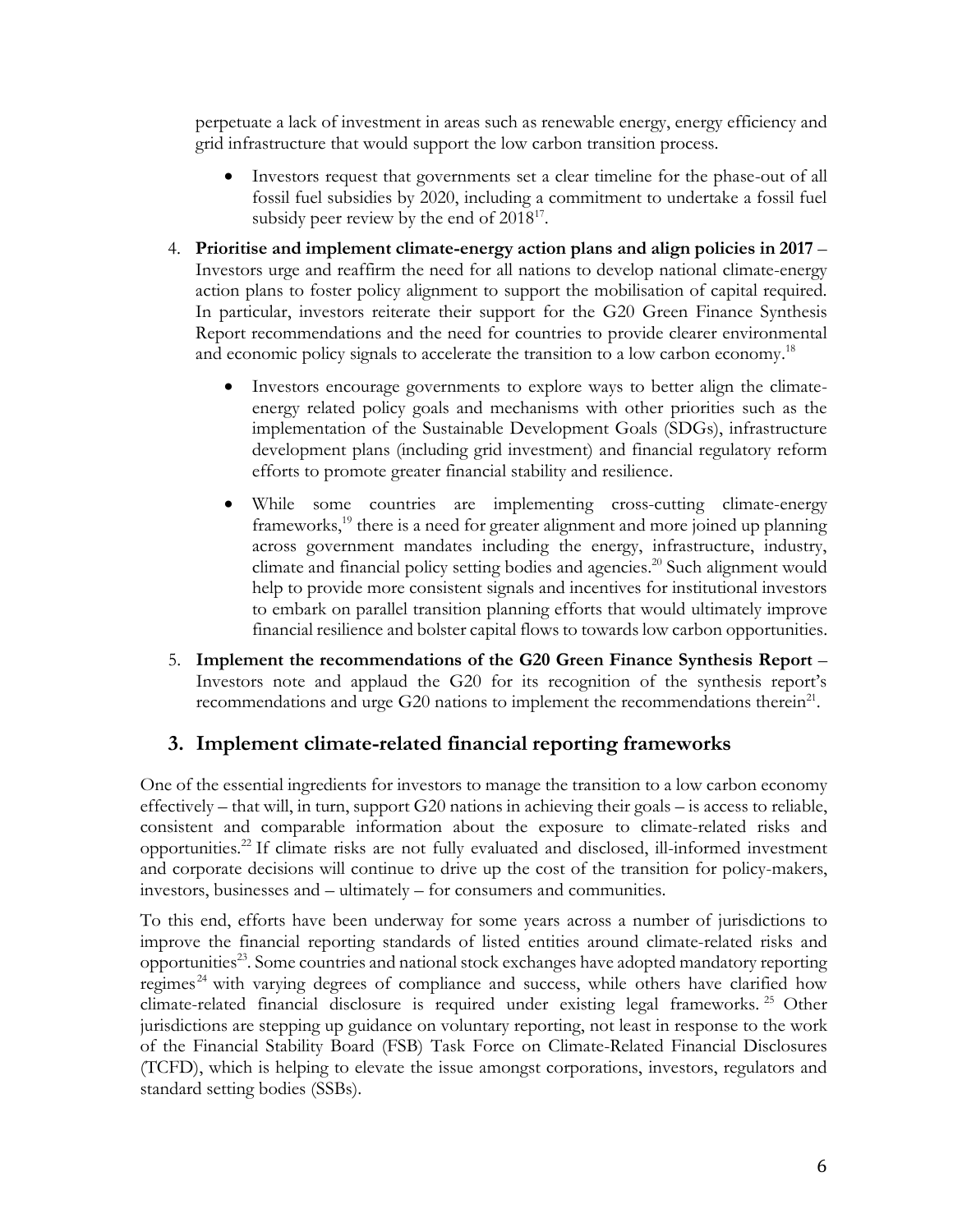Investors therefore welcome the TCFD recommendations and support the increased effort to improve climate-related disclosure. Investors applaud the G20 for asking the FSB to develop this initiative and for supporting its continued work until at least September 2018.<sup>26</sup> Investors encourage G20 nations to further support continued improvement in the quality and uptake of climate-related disclosure and integration going forward through the following actions:

- 1. **Commit to implement national climate-related financial reporting frameworks as soon as possible.** Investors encourage governments to work together – in partnership with corporations and investors – to ensure that national reporting frameworks are harmonised to enhance the availability of consistent, comparable and high quality disclosure of climate-related financial risks and opportunities across the developed and developing world.
	- To create a more level playing field and prevent competitive disadvantage, it is essential that national reporting frameworks converge to enable the useful comparison of corporate risk profiles, to facilitate fully informed decisionmaking and to reduce the reporting burden for entities operating across multiple jurisdictions.<sup>27</sup>
	- In many countries, existing financial reporting frameworks require the disclosure of material climate-related risks, although these are not always fully complied with or consistent across jurisdictions.<sup>28</sup> Investors request that all nations review their reporting frameworks, regulations and practices against the TCFD recommendations to identify opportunities for creating, evolving and strengthening these to achieve greater consistency at the international level.<sup>29</sup>
- 2. **Clarify the mandate of national financial regulators to evaluate and require disclosure of material climate-related financial information** – Investors request that G20 nations clarify the purview of national financial regulators to explicitly mandate, enforce and evaluate the quality of climate-related financial disclosures in alignment with the TCFD recommendations. This will encourage and facilitate alignment with disclosure standards across jurisdictions.
	- Specifically, investors recommend that national-level financial regulators develop mechanisms to monitor alignment of disclosures with the TCFD's recommendations, alignment of national reporting rules with the recommendations, and to provide annual reports on progress to the FSB.
- 3. **Request that the international financial standard setting bodies respond to the FSB TCFD recommendations** – Investors encourage G20 nations to request that the international financial SSBs respond to the recommendations of the TCFD, as soon as possible. <sup>30</sup> Financial standards play a key role in providing the governance architecture that oversees how national regulations evolve and how the financial system functions, as well as helping to reinforce and solidify new and emerging industry norms on financially significant issues such as climate change.
	- Investors encourage G20 nations to request that the international financial SSBs respond to the TCFD recommendations, including the implications for the FSB's oversight responsibilities, the G20/OECD Principles of Corporate Governance, as well as the other international financial standards that fall under the FSB purview, including the banking, securities, insurance, institutional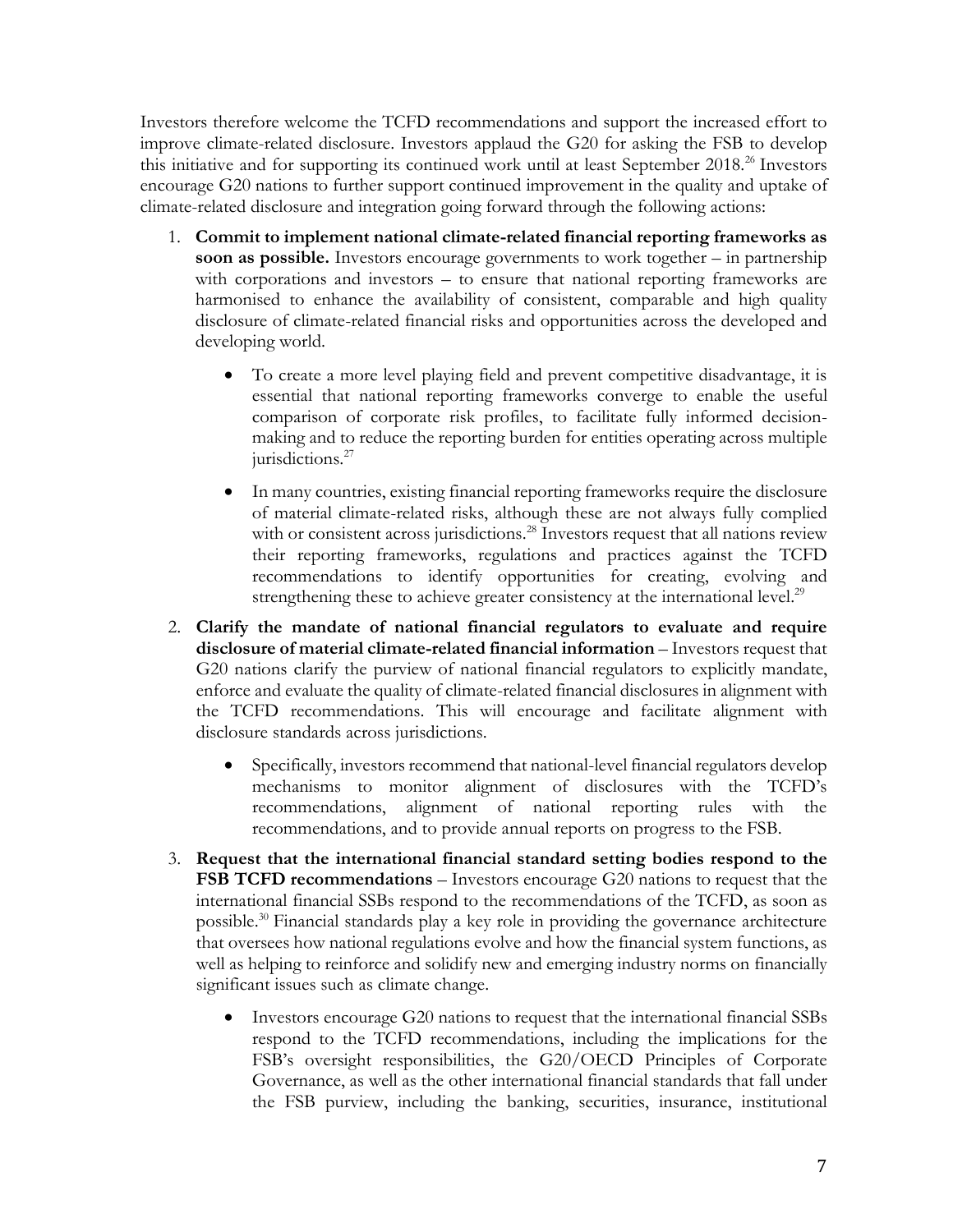investment, accounting and auditing standards.<sup>31</sup>

- 4. **Prioritise knowledge sharing on scenario analysis and transition planning** The TCFD recommendations include the utilisation of scenario analysis<sup>32</sup> as part of an entity's disclosure of financially material risks and opportunities related to climate change. Investors consider scenario analysis against a range of climate scenarios – including a below 2 degree scenario – a top priority for organisations in the transition to a low-carbon world. The TCFD's work on climate scenario analysis will aid in mainstreaming scenario analysis and deserves recognition.
	- Investors strongly support the TCFD recommendation on scenario analysis and urge G20 leaders to prioritise the development and utilisation of open source platforms for sharing knowledge, tools and expertise between the public and private sector on scenario analysis and transition planning. This would help to improve the uptake and consistency in terms of the application of scenario analysis techniques as they emerge and are applied, as well as improve the cost effectiveness and alignment of the resulting information for end-users including policy makers, regulators, investors, companies and consumers.
	- Investors welcome collaboration between policy makers and investors on the development of new tools for environmental risk assessment/management and data use. Investors urge G20 leaders to consider how such tools might best be developed, including through the ongoing efforts of the FSB TCFD and the G20 Green Finance Study Group work.

### **Conclusion**

The need for governments to continue to support, follow through and implement the Paris Agreement is ever more pressing – as is the need to adopt the right policy mechanisms and frameworks to support the low carbon transition process. Investors encourage governments across the developed and developing world to take action across the three areas as set out in this briefing paper, including continuing to support and implement the Paris Agreement, taking decisive action to drive investment into the low carbon transition and implementing climaterelated financial reporting frameworks.

Investors look forward to collaborating with governments to ensure that the price signaling and incentives shift in a way that will mobilise the trillions of dollars in investment that is needed to flow into the low carbon economy, in the most effective and timely manner possible.

#### **About the organisations that co-authored this paper**

Asia Investor Group on Climate Change (**AIGCC**) is an initiative to create awareness among Asia's asset owners and financial institutions about the risks and opportunities associated with climate change and low carbon investing. AIGCC provides capacity for investors to share best practice and to collaborate on investment activity, credit analysis, risk management, engagement and policy. AIGCC represents the Asian investor perspective in the evolving global discussions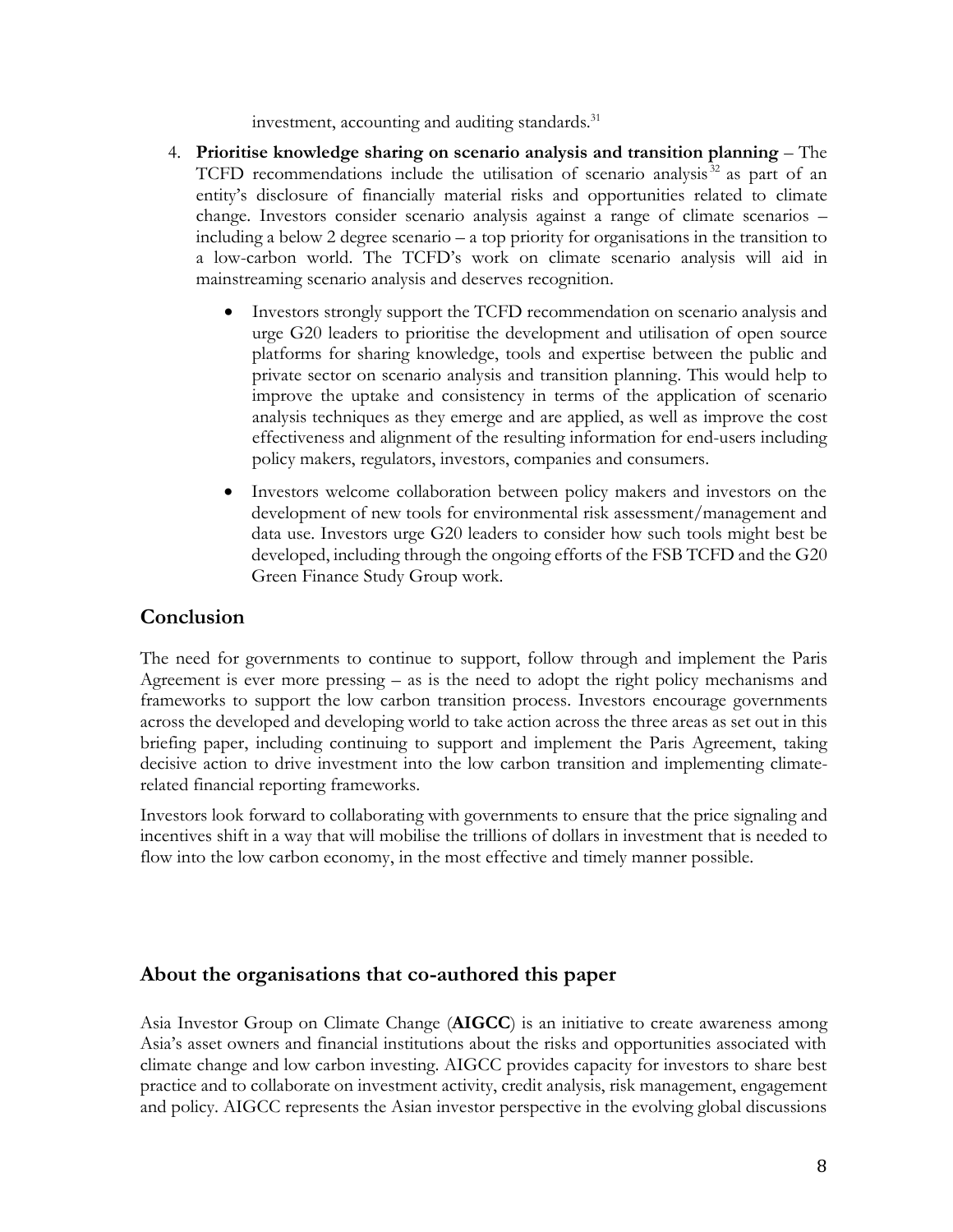on climate change and the transition to a greener economy. See [www.aigcc.net](http://www.aigcc.net/) an[d](https://twitter.com/AIGCC_update) [@AIGCC\\_Update.](https://twitter.com/AIGCC_update)

**CDP**, formerly the Carbon Disclosure Project, is an international non-profit that drives companies and governments to reduce their greenhouse gas emissions, safeguard water resources and protect forests. CDP represents institutional investors with assets of US\$100 trillion, helping to leverage investor and buyer power to motivate companies to disclose and manage their environmental impacts; whilst also providing insights into corporate environmental performance for investors. Over 5,800 companies with some 60% of global market capitalisation disclosed environmental data through CDP in 2016 alongside 500 cities and 100 states and regions, making CDP's platform one of the richest sources of information globally on how companies and governments are driving environmental change. Please visit [www.cdp.net](https://www.cdp.net/en) or follow us  $\widehat{a}$ CDP to find out more.

**Ceres** is a sustainability nonprofit organization working with the most influential investors and companies in North America to build leadership and drive solutions throughout the economy. Through powerful networks and advocacy, Ceres tackles the world's biggest sustainability challenges, including climate change, water scarcity and pollution, and human rights abuses. The Ceres Investor Network on Climate Risk and Sustainability comprises more than 130 institutional investors, collectively managing more than \$17 trillion in assets, advancing leading investment practices, corporate engagement strategies and policy solutions to build an equitable, sustainable global economy and planet. For more information, visit [www.ceres.org](http://www.ceres.org/) and follow [@CeresNews.](https://twitter.com/ceresnews?lang=en)

Investor Group on Climate Change (**IGCC**) is a collaboration of Australian and New Zealand institutional investors and advisors, managing over \$1 trillion in assets under management and focusing on the impact that climate change has on the financial value of investments. IGCC aims to encourage government policies and investment practices that address the risks and opportunities of climate change. For more information, visit [www.igcc.org.au](http://www.igcc.org.au/) and [@IGCC\\_Update.](https://twitter.com/IGCC_Update)

Institutional Investors Group on Climate Change (**IIGCC**) is a collaborative forum for 137 organisations in 9 European countries who between them manage assets in excess of €18 trillion. Its membership spans everything from belief-based funds to mainstream investors, from pension funds to fund managers and private equity houses. Its mission is to provide investors with a common voice to encourage public policies, investment practices and corporate behaviour which address long-term risks and opportunities associated with climate change. For more information, visit [www.iigcc.org](http://www.iigcc.org/about-us/our-members) & [@iigccnews.](https://twitter.com/iigccnews)

The United Nations-supported Principles for Responsible Investment (**PRI**) is the world's leading initiative on responsible investment. The six Principles for Responsible Investment are a voluntary and aspirational set of investment principles for incorporating environmental, social and governance issues into investment practices. In implementing the principles, signatories contribute to developing a more sustainable global financial system. The principles have 1,700 signatories including asset owners, investment managers and service providers from over 50 countries including the G20, representing US\$65 trillion. For more information, visit [www.unpri.org](http://www.unpri.org/) and [@PRI\\_News.](https://twitter.com/PRI_News)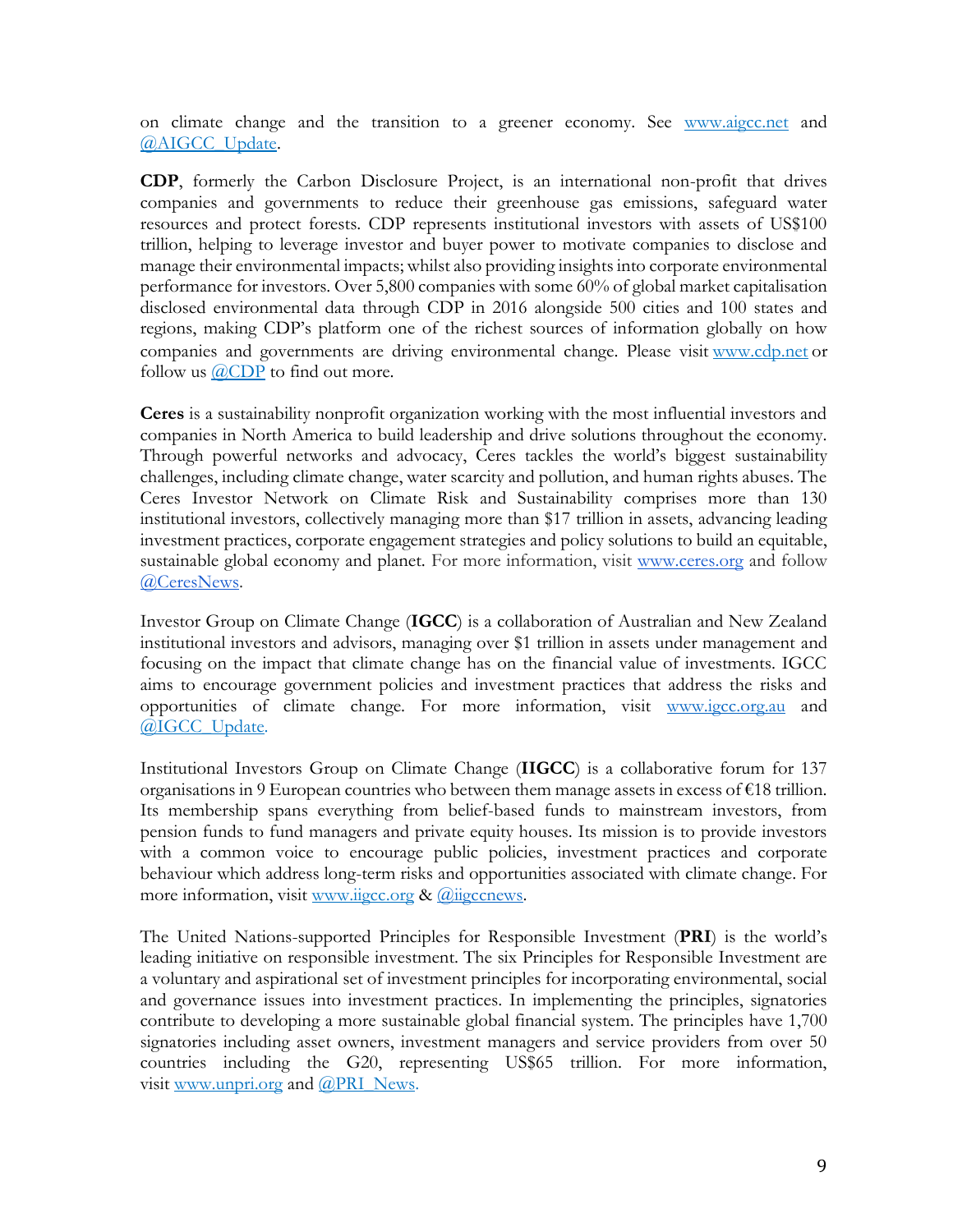AIGCC, IGCC, IIGCC and INCR collaborate regularly as members of the [Global Investor](http://globalinvestorcoalition.org/)  [Coalition on Climate Change.](http://globalinvestorcoalition.org/) All of the groups (along with UNEP FI) co-sponsor the [Investor](http://investorsonclimatechange.org/)  [Platform for Climate Action](http://investorsonclimatechange.org/)

- <sup>2</sup> UNFCCC, "Taking the Paris Agreement forward," See: http://unfccc.int/paris\_agreement/items/9485.php
- <sup>3</sup> UNFCCC, "Paris Agreement Status of ratification," See: http://unfccc.int/paris\_agreement/items/9444.php

http://climateactiontracker.org/indcs.html

en.pdf;jsessionid=645F531E333BD2B1C28C35C58CBC3B3D.s6t2?\_\_blob=publicationFile&v=2

<sup>12</sup> http://investorsonclimatechange.org/statement/

<sup>13</sup> OECD and World Bank Group, (2015) "The FASTER Principles for Successful Carbon Pricing: An Approach Based on Initial Experience," see: https://www.oecd.org/environment/tools-evaluation/FASTER-carbon-pricing.pdf

leads-new-initiative-to-revolutionize-carbon-pricing-for-investors

<sup>16</sup> World Bank Group (2016) "State and Trends of Carbon Pricing," see:

http://documents.worldbank.org/curated/en/598811476464765822/pdf/109157-REVISED-PUBLIC-wb-report-2016 complete-161214-cc2015-screen.pdf

17

https://www.odi.org/sites/odi.org.uk/files/downloads/statement\_g20\_governments\_must\_lead\_in\_phasing\_out\_subsidies\_a nd\_public\_finance\_for\_fossil\_fuels.pdf

<sup>18</sup> Source: G20 Green Finance Synthesis Report (2016), G20 Green Finance Study Group. http://unepinquiry.org/wpcontent/uploads/2016/09/Synthesis\_Report\_Full\_EN.pdf

<sup>19</sup> http://unepinquiry.org/wp-

content/uploads/2016/09/The\_Financial\_System\_We\_Need\_From\_Momentum\_to\_Transformation.pdf

<sup>20</sup> See for example the OECD Progress Report on Approaches to Mobilising Institutional Investment for Green Infrastructure (2016)

<sup>21</sup> http://unepinquiry.org/wp-content/uploads/2016/09/Synthesis\_Report\_Full\_EN.pdf

<sup>22</sup> See for example "Breaking the Tragedy of the Horizon – climate change and financial stability," Speech delivered by Mark Carney (2015). http://www.bankofengland.co.uk/publications/Pages/speeches/2015/844.aspx

<sup>23</sup> UNEP Inquiry, CalPERS, Rob Lake (2015) Financial Reform, Institutional Investors and Sustainable Development: A review of current policy initiatives and proposals for further progress, UNEP Inquiry Working Paper 15/07 <sup>24</sup> http://www.sseinitiative.org

<sup>25</sup> [https://www.federalregister.gov/documents/2010/02/08/2010-2602/commission-guidance-regarding-disclosure-related](https://www.federalregister.gov/documents/2010/02/08/2010-2602/commission-guidance-regarding-disclosure-related-to-climate-change)[to-climate-change;](https://www.federalregister.gov/documents/2010/02/08/2010-2602/commission-guidance-regarding-disclosure-related-to-climate-change) http://www.osc.gov.on.ca/en/NewsEvents\_nr\_20101027\_csa-guidance-environ-disc.htm.

<sup>26</sup> https://www.fsb-tcfd.org/publications/recommendations-report/

<sup>27</sup> 192 companies and investors have signed a CDSB commitment to "Report climate change information in mainstream reports as a fiduciary duty", agreeing to "produce and use climate change information in mainstream corporate reports out of a sense of fiduciary and social responsibility, in order to support the efficient allocation of capital." [http://www2.cdsb.net/fiduciarystatement/statement;](http://www2.cdsb.net/fiduciarystatement/statement) [https://www.wemeanbusinesscoalition.org/take-action/report-climate-](https://www.wemeanbusinesscoalition.org/take-action/report-climate-change-information-mainstream-reports-fiduciary-duty)

[change-information-mainstream-reports-fiduciary-duty.](https://www.wemeanbusinesscoalition.org/take-action/report-climate-change-information-mainstream-reports-fiduciary-duty)

<sup>28</sup> TCFD, Recommendations of the Task Force on Climate-related Financial Disclosures report, December 14, 2016, at 35, stating, "The Task Force also reviewed financial filing requirements applicable to public companies across G20 countries and

<sup>1</sup> G20 Germany 2017, "Priorities of the 2017 G20 Summit," December 2016:8.  $\overline{a}$ 

https://www.g20.org/Content/DE/\_Anlagen/G7\_G20/2016-g20-praesidentschaftspapier-

en.pdf;jsessionid=645F531E333BD2B1C28C35C58CBC3B3D.s6t2?\_\_blob=publicationFile&v=2

<sup>4</sup> UNFCCC, "NDC Registry," See" http://www4.unfccc.int/ndcregistry/Pages/Home.aspx

<sup>5</sup> UNFCCC, "Taking the Paris Agreement forward" http://unfccc.int/paris\_agreement/items/9485.php

<sup>6</sup> Defined as a balance between anthropogenic emissions by sources and removals by sinks of GHGs.

<sup>7</sup> For an example of the industry led efforts to track the progress of countries against their NDCs see:

<sup>8</sup> http://www.g20.utoronto.ca/2016/160724-finance.html

<sup>9</sup> Estimates from the IEA, OECD, World Bank and World Economic Forum indicate that over the coming 15 years, the world will need to invest around US\$90 trillion in sustainable infrastructure assets– more than twice the current stock of global public capital. "Mapping The Gap: The Road From Paris," Bloomberg New Energy Finance et al., See:

https://www.ceres.org/resources/reports/mapping-the-gap-the-road-from-paris/view. The Ceres "Clean Trillion" report (2014) set out 10 recommendations for investors, companies and policymakers to increase annual global investment in clean energy to at least \$1 trillion by 2030. Source: Ceres report, Investing in the Clean Trillion, 2014, available at www.ceres.org.<br><sup>10</sup> http://www.worldbank.org/en/news/feature/2015/06/18/institutional-investors-the-unfulfil <sup>11</sup> https://www.g20.org/Content/DE/\_Anlagen/G7\_G20/2016-g20-praesidentschaftspapier-

<sup>14</sup> http://siteresources.worldbank.org/EXTSDNET/Resources/carbon-pricing-supporters-list-UPDATED-110614.pdf <sup>15</sup> One such effort to look at how price signals develop to achieve the outcomes of Paris is the Investment-grade Carbon Pricing Corridors Initiative, delivered by CDP and We Mean Business. https://www.cdp.net/en/articles/media/industry-